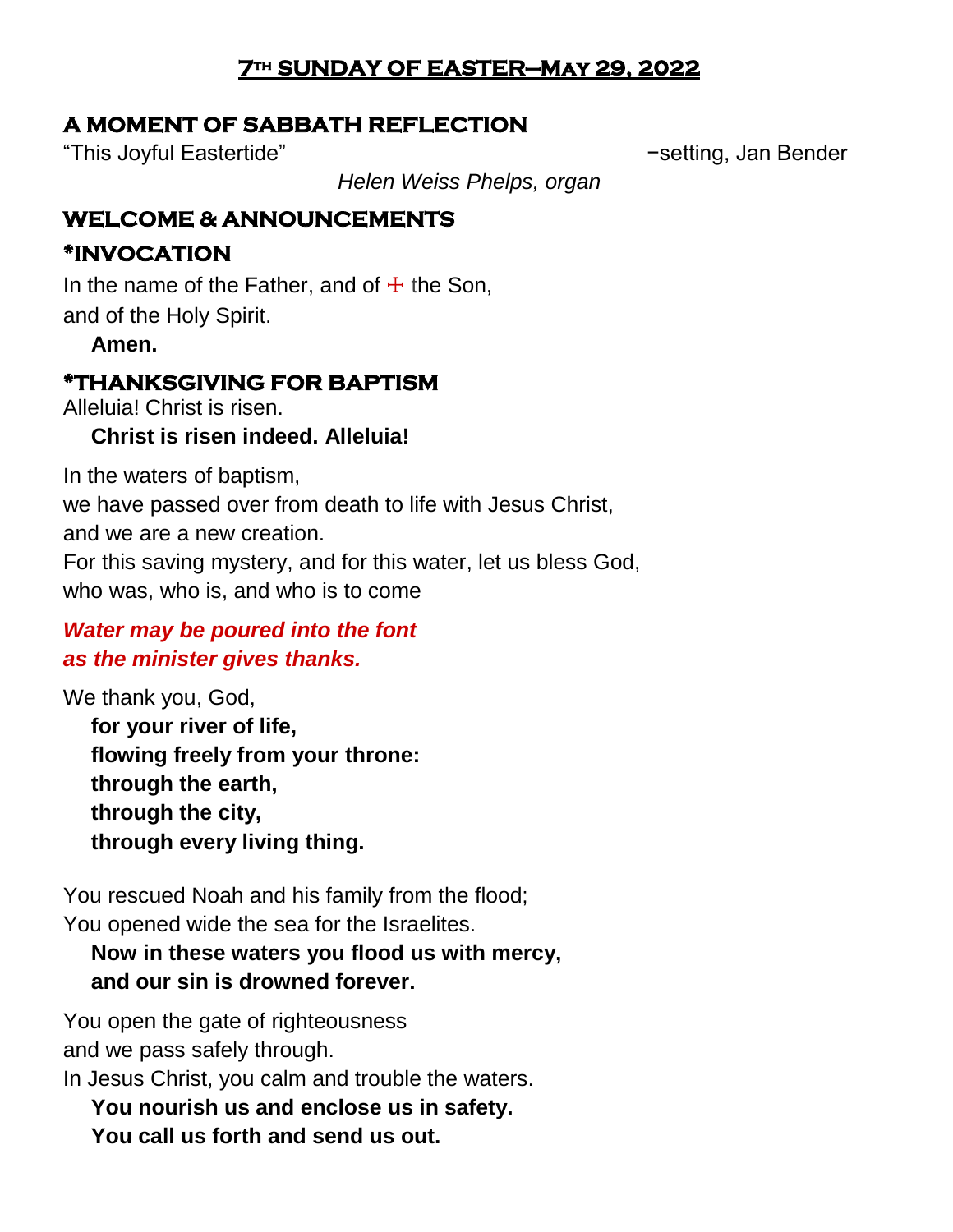### **In lush and barren places, you are with us. You have become our salvation.**

Now breathe upon this water and awaken your church once more. Claim us again as your beloved and holy people. Quench our thirst; cleanse our hearts; wipe away every tear. **To you, our Beginning and our End,**

**our Shepherd and Lamb, be honor, glory, praise, and thanksgiving, now and forever. Amen.**

# **\*GATHERING HYMN**

"Now All the Vault of Heaven Resounds" ELW # 367 Text: Paul Z. Strodach, 1876-1947, alt. © 1958 *Service Book and Hymnal*, admin. Augsburg Fortress. All Rights Reserved. Used by Permission One License # A-701897

*1*

**Now all the vault of heav'n resounds in praise of love that still abounds: "Christ has triumphed! He is living!"**

**Sing, choirs of angels, loud and clear! Repeat their song of glory here: "Christ has triumphed! He is living!" Alleluia, alleluia, alleluia!** *2*

**Eternal is the gift he brings, therefore our heart with rapture sings: "Christ has triumphed! He is living!"**

**Now still he comes to give us life and by his presence stills all strife. "Christ has triumphed! He is living!" Alleluia, alleluia, alleluia!** *3*

**Oh, fill us, Lord, with dauntless love; set heart and will on things above that we conquer through your triumph;**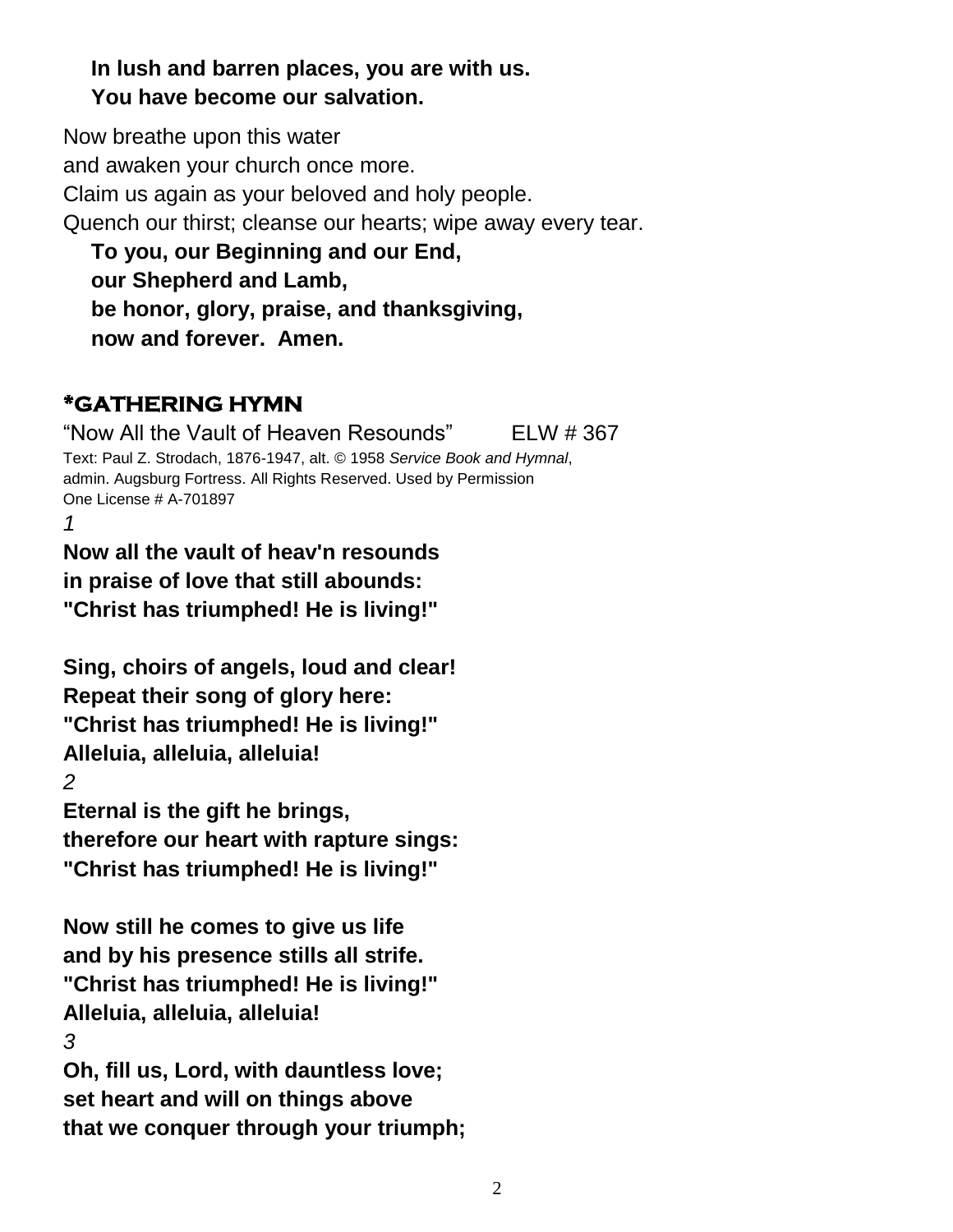**grant grace sufficient for life's day that by our lives we truly say: "Christ has triumphed! He is living!" Alleluia, alleluia, alleluia!** *4*

**Adoring praises now we bring and with the heav'nly blessed sing: "Christ has triumphed! Alleluia!"**

**Be to the Father, and our Lord, to Spirit blest, most holy God, all the glory, never ending! Alleluia, alleluia, alleluia!**

### **\*GREETING**

The grace of our Lord Jesus Christ, the love of God, and the communion of the Holy Spirit be with you all.

**And also with you.**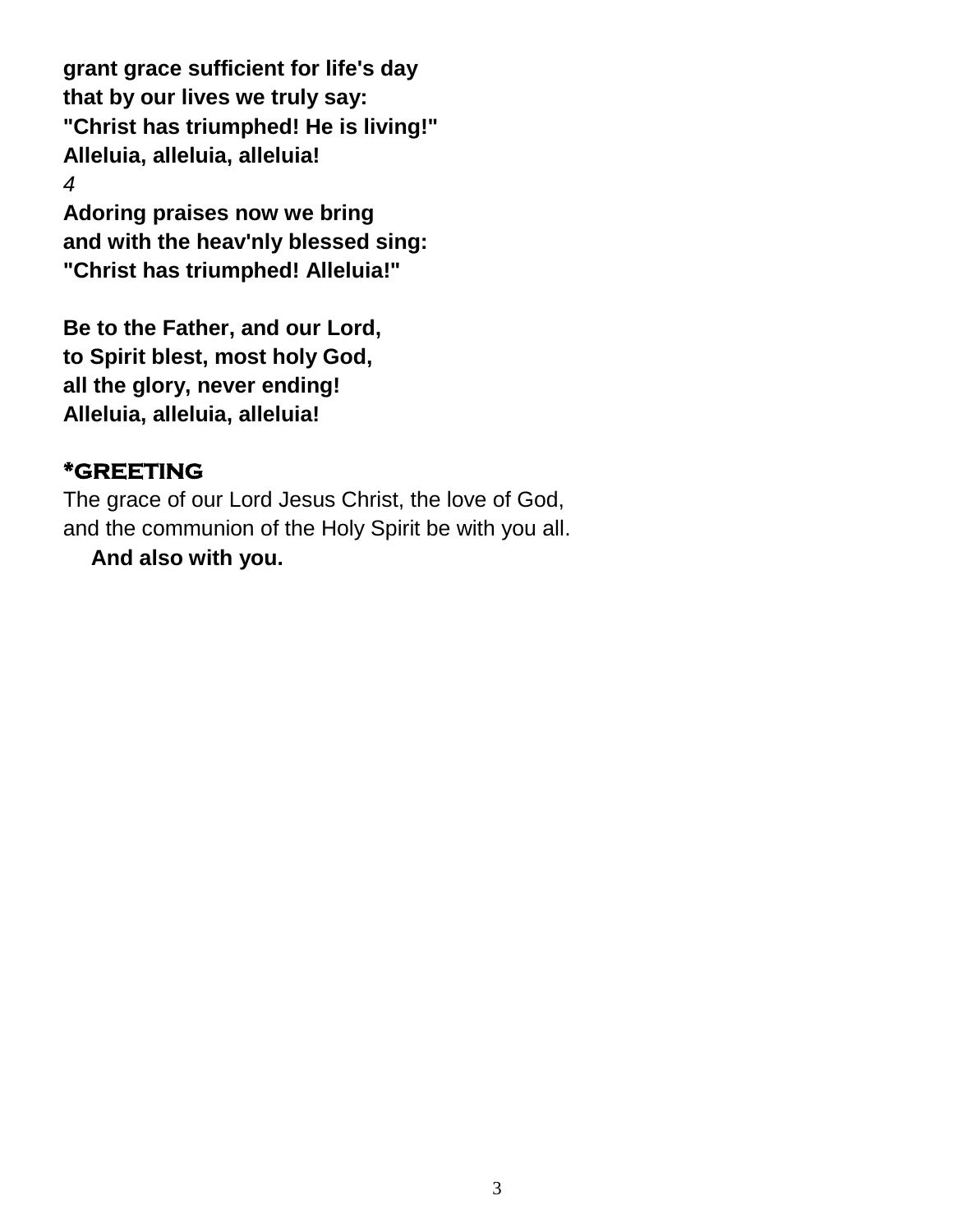#### **\*HYMN OF PRAISE** *first line sung by Leader* ELW, page 149-150

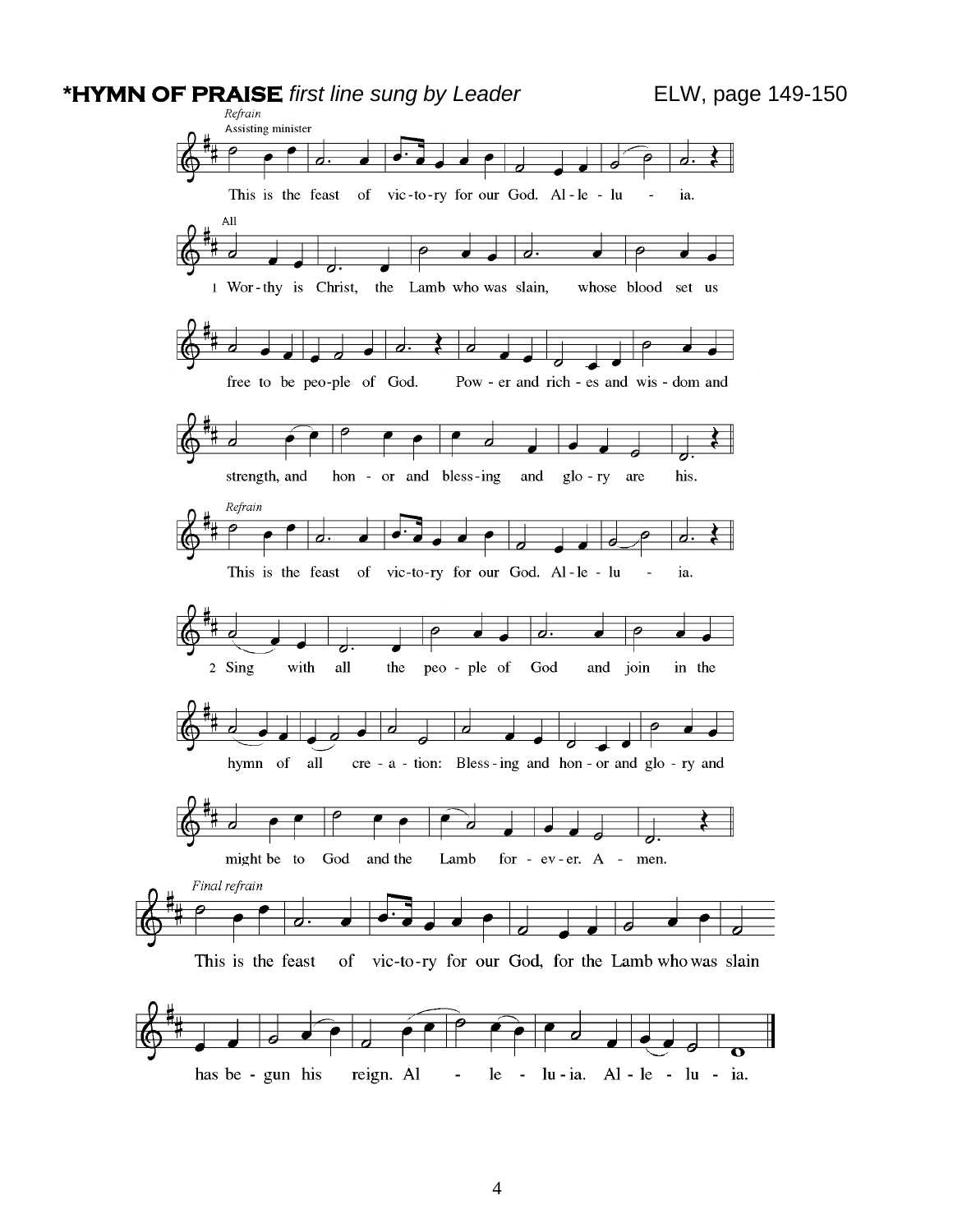### **\*PRAYER OF THE DAY**

The Lord be with you. **And also with you.**

### Let us pray. O God,

**form the minds of your faithful people into your one will. Make us love what you command and desire what you promise, that, amid all the changes of this world, our hearts may be fixed where true joy is found, your Son, Jesus Christ our Lord, who lives and reigns with you and the Holy Spirit, one God, now and forever. Amen.**

# **CHILDREN'S HOMILY**

### **READING: Revelation 22:12-14, 16-17, 20-21**

 $12^{\circ}$ See, I am coming soon; my reward is with me, to repay according to everyone's work. <sup>13</sup> am the Alpha and the Omega, the first and the last, the beginning and the end."

<sup>14</sup>Blessed are those who wash their robes, so that they

will have the right to the tree of life and may enter the city by the gates.

<sup>16"</sup>It is I, Jesus, who sent my angel to you with this testimony for the churches. I am the root and the descendant of David, the bright morning star."

<sup>17</sup>The Spirit and the bride say, "Come."

And let everyone who hears say, "Come."

And let everyone who is thirsty come.

Let anyone who wishes take the water of life as a gift.

 $20$ The one who testifies to these things says, "Surely I am coming soon."

Amen. Come, Lord Jesus!

 $21$ The grace of the Lord Jesus be with all the saints. Amen.

Word of God, word of life.

**Thanks be to God.**

### **\*EASTER HYMN**

"

**"This Joyful Eastertide** Text: George R. Woodward, 1848-1934. Public Domain

**This joyful Eastertide, away with sin and sorrow! My love, the Crucified, has sprung to life this morrow. Had Christ, who once was slain,**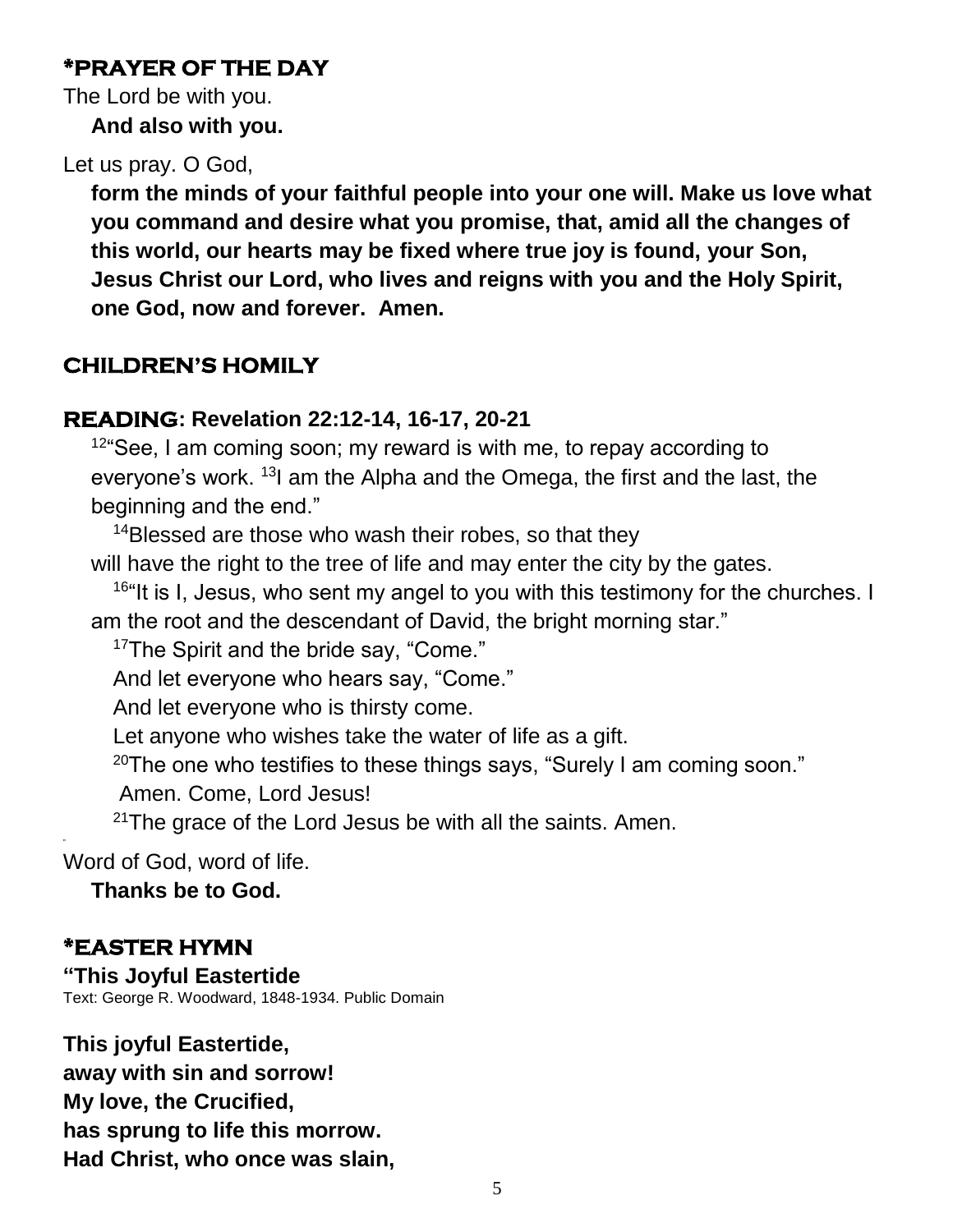**not burst his three-day prison, our faith had been in vain. But now has Christ arisen, arisen, arisen; but now has Christ arisen!**

#### **GOSPEL: John 17:20-26**

The holy gospel according to St. John, the 17<sup>th</sup> chapter.



[Jesus prayed:]  $20^\circ$  ask not only on behalf of these, but also on behalf of those who will believe in me through their word, <sup>21</sup>that they may all be one. As you, Father, are in me and I am in you, may they also be in us, so that the world may believe that you have sent me. <sup>22</sup>The glory that you have given me I have given them, so that they may be one, as we are one,  $231$  in them and you in me, that they may become completely one, so that the world may know that you have sent me and have loved them even as you have loved me. <sup>24</sup>Father, I desire that those also, whom you have given me, may be with me where I am, to see my glory, which you have given me because you loved me before the foundation of the world.

 $25$ "Righteous Father, the world does not know you, but I know you; and these know that you have sent me. <sup>26</sup>I made your name known to them, and I will make it known, so that the love with which you have loved me may be in them, and I in them."

The gospel of the Lord.



# **DWELLING IN THE WORD**

**HOMILY** "Prayer for Unity" Vicar Jamie Witt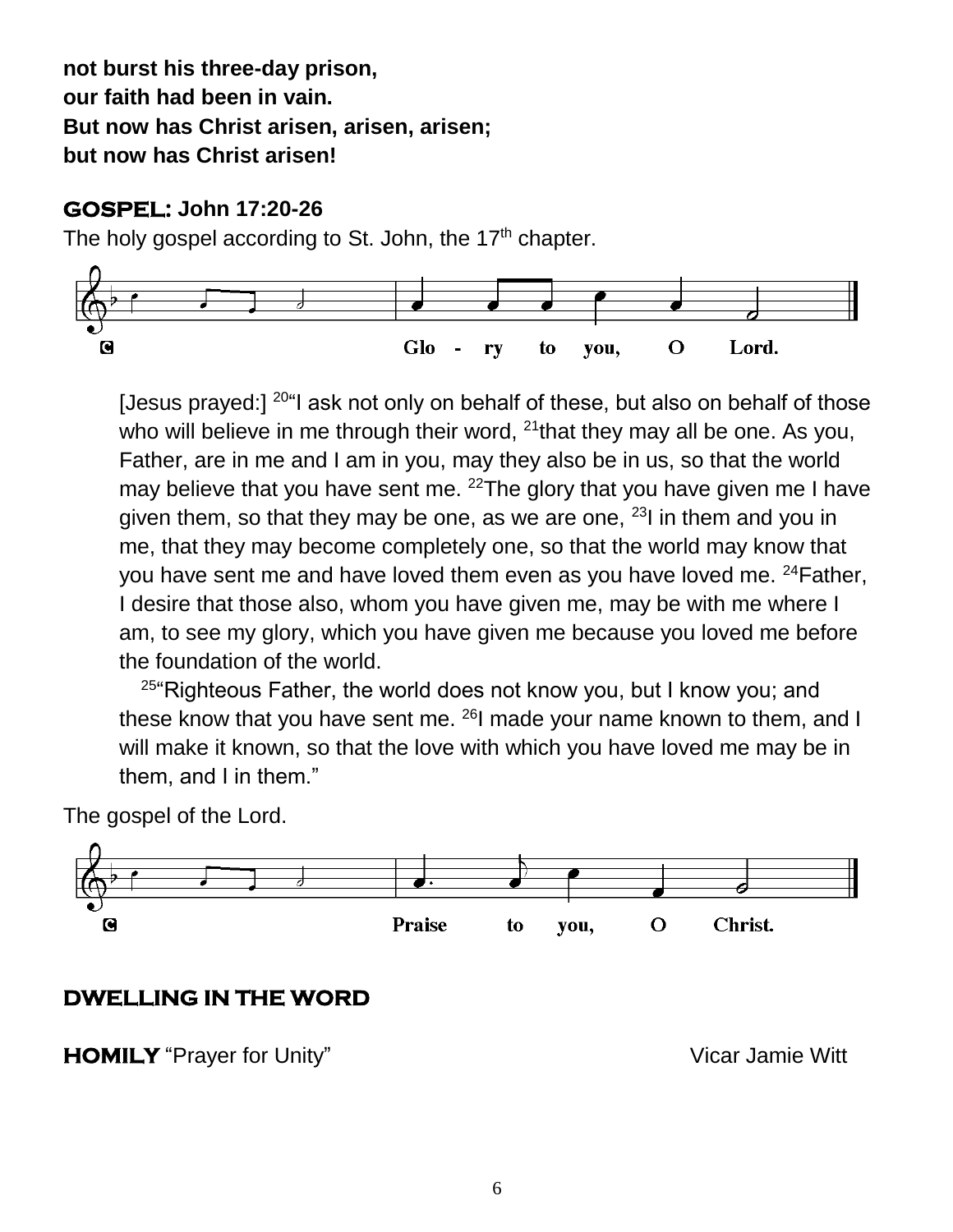# **\*HYMN OF THE DAY**

"Blest Be the Tie That Binds" ELW # 656 Text: John Fawcett, 1740-1817, alt.; Public Domain *1*

**Blest be the tie that binds Our hearts in Christian love; The unity of heart and mind Is like to that above.**

*2* **Before our Father's throne We pour our ardent prayers; Our fears, our hopes, our aims are one, Our comforts and our cares.** *3* **We share our mutual woes, Our mutual burdens bear, And often for each other flows The sympathizing tear.** *4* **From sorrow, toil, and pain, And sin we shall be free; And perfect love and friendship reign Through all eternity.**

# **\*APOSTLES' CREED**

With the whole church, let us confess our faith.

**I believe in God, the Father almighty, creator of heaven and earth.**

**I believe in Jesus Christ, God's only Son, our Lord, who was conceived by the Holy Spirit, born of the virgin Mary, suffered under Pontius Pilate, was crucified, died, and was buried; he descended to the dead. On the third day he rose again; he ascended into heaven, he is seated at the right hand of the Father, and he will come to judge the living and the dead.**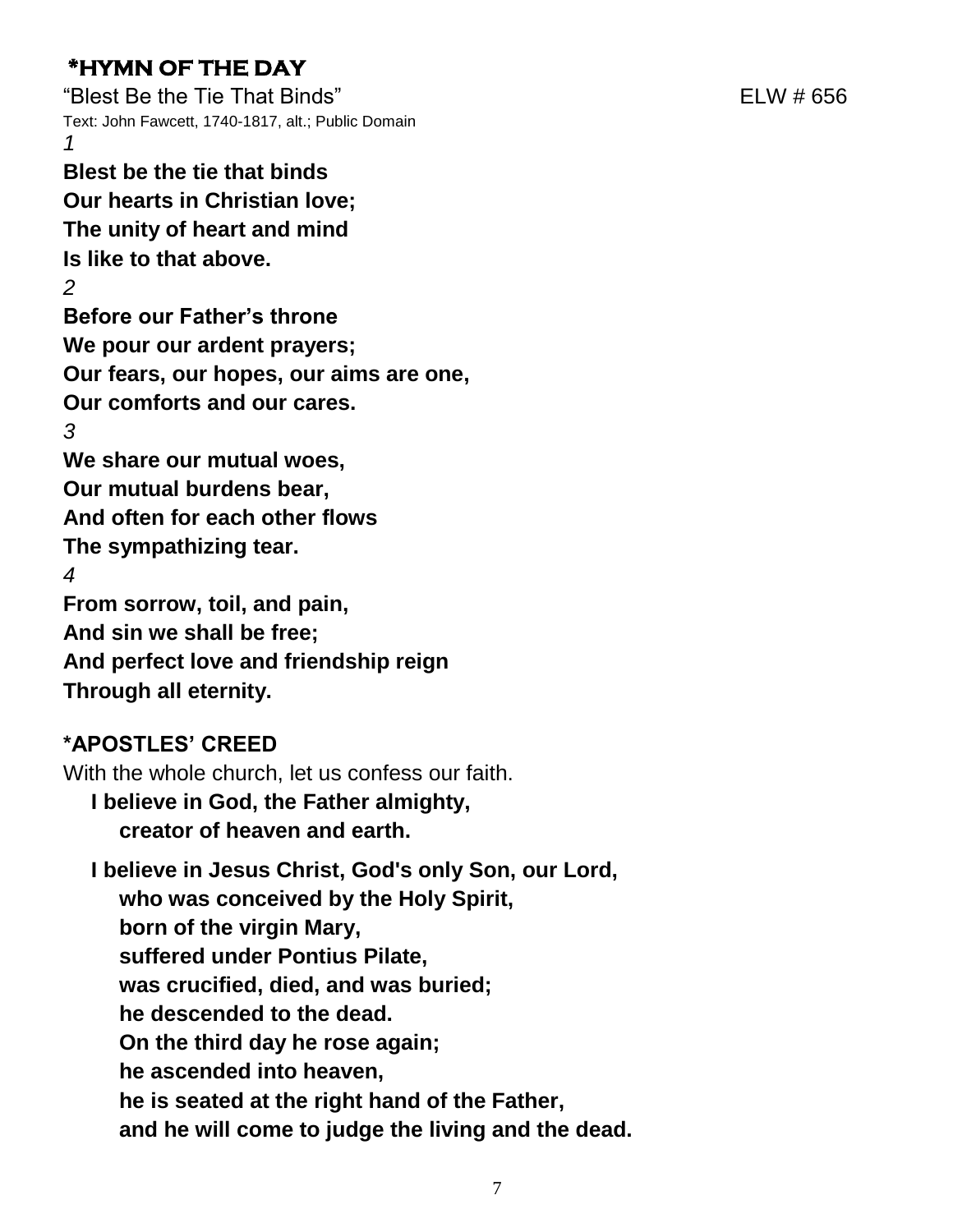**I believe in the Holy Spirit, the holy catholic church, the communion of saints, the forgiveness of sins, the resurrection of the body, and the life everlasting. Amen.**

### *\****PRAYERS OF INTERCESSION**

Set free from captivity to sin and death, we pray to the God of resurrection for the church, people in need, and all of creation.

#### *A brief silence.*

Holy God, make your people one as you and your Son are one. Extend the gifts we have been given by your Spirit to all people, especially those experiencing division or questioning your love.

God, in your mercy,

#### **hear our prayer.**

Keep in our minds those who have died in war, both military and civilians. May we honor them by seeking peaceful solutions to the conflicts that arise among nations and peoples.

# God, in your mercy,

#### **hear our prayer.**

Grant freedom to all who are overwhelmed by chronic illness, depression, or constant worry. Open them to receive health and salvation in Christ Jesus through the Spirit's gift of faith.

God, in your mercy, **hear our prayer.**

In your mercy, O God, respond to these prayers, and renew us by your life-giving Spirit; through Jesus Christ, our Savior.

#### **Amen.**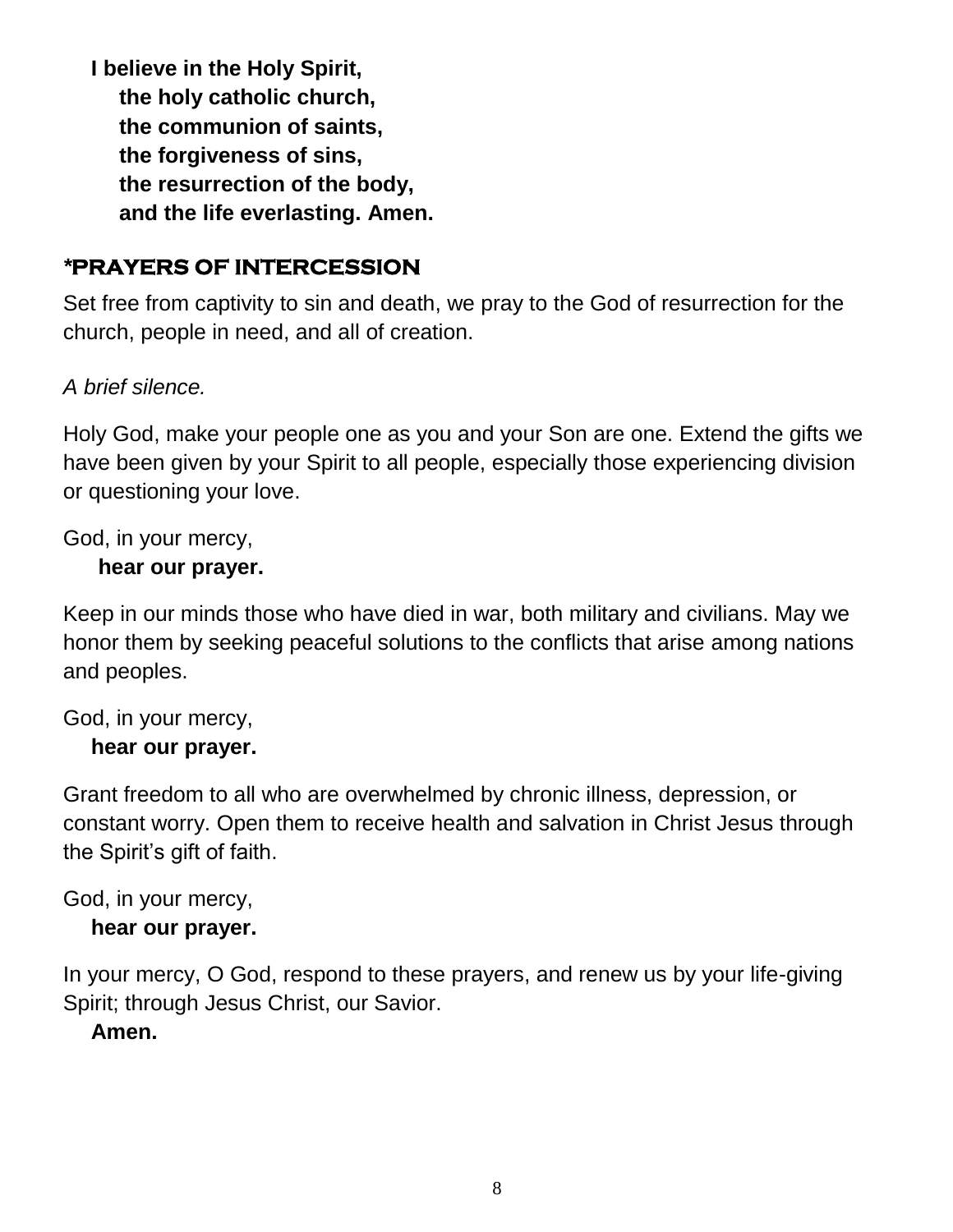### **MUSICAL OFFERING**

"Trumpet in Dialogue" *(Basse et Dessus de Trompette)*

Louis Nicolas Clerambault

*Helen Weiss Phelps, organ*

### **\*THE GREAT THANKSGIVING**

The Lord be with you.

**And also with you.**

Lift up your hearts.

### **We lift them to the Lord.**

Let us give thanks to the Lord our God.

### **It is right to give our thanks and praise.**

It is indeed right, our calling and our joy, that we should at all times and in all places give thanks and praise to you, almighty and merciful God, for the glorious resurrection of our Savior Jesus Christ, the true Paschal Lamb who gave himself to take away our sin; who in dying has destroyed death, and in rising has brought us to eternal life. And so, with Mary Magdalene and Peter and all the witnesses of the resurrection, with earth and sea and all their creatures. and with angels and archangels, cherubim and seraphim, we praise your name and join their unending hymn:

### **\*SANCTUS**

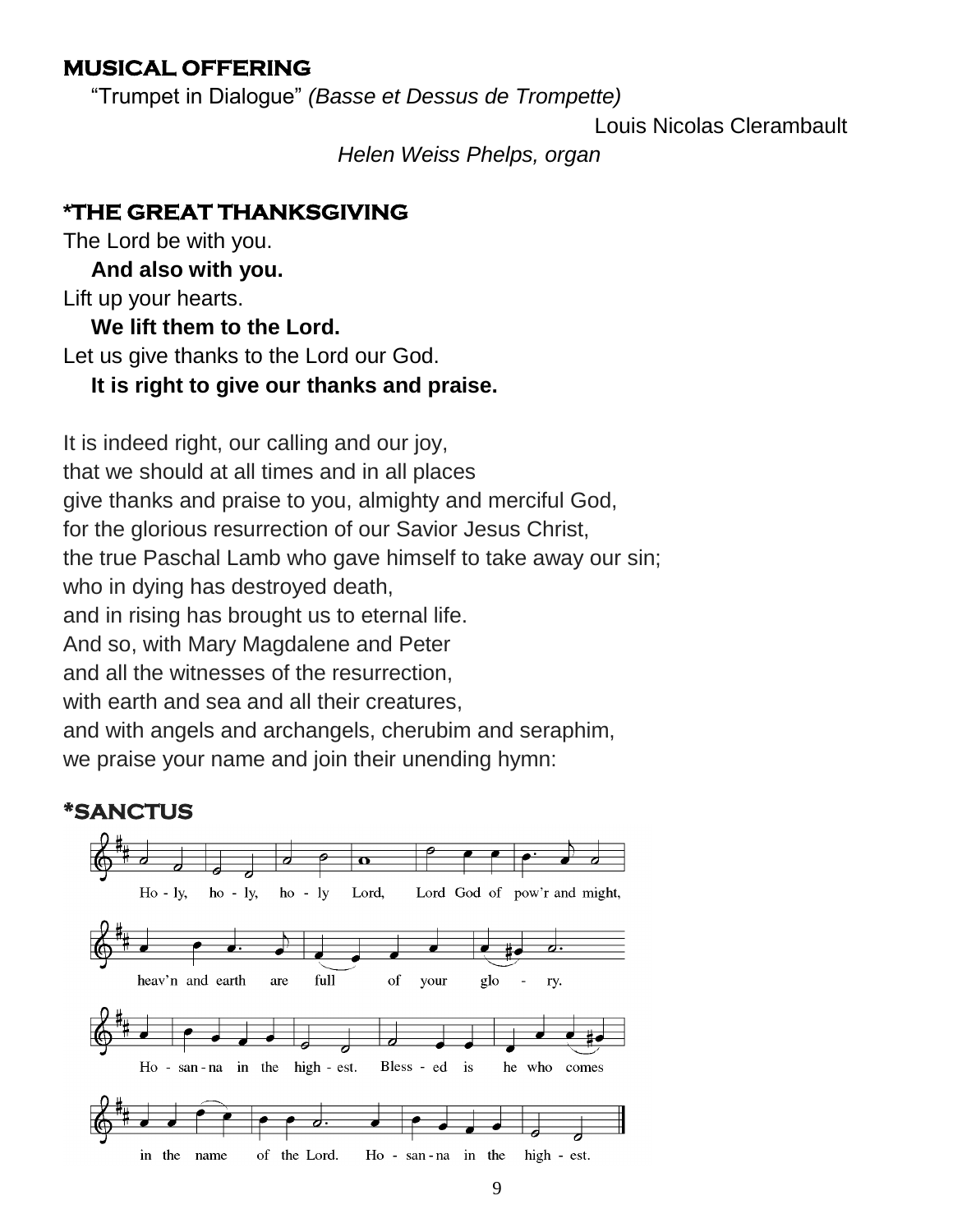# **\*WORDS OF INSTITUTION**

### **\*LORD'S PRAYER**

Gathered into one by the Holy Spirit, let us pray as Jesus taught us:

**Our Father, who art in heaven, hallowed be thy name, thy kingdom come, thy will be done, on earth as it is in heaven. Give us this day our daily bread; and forgive us our trespasses, as we forgive those who trespass against us; and lead us not into temptation, but deliver us from evil. For thine is the kingdom, and the power, and the glory, forever and ever. Amen**

# **LAMB OF GOD**

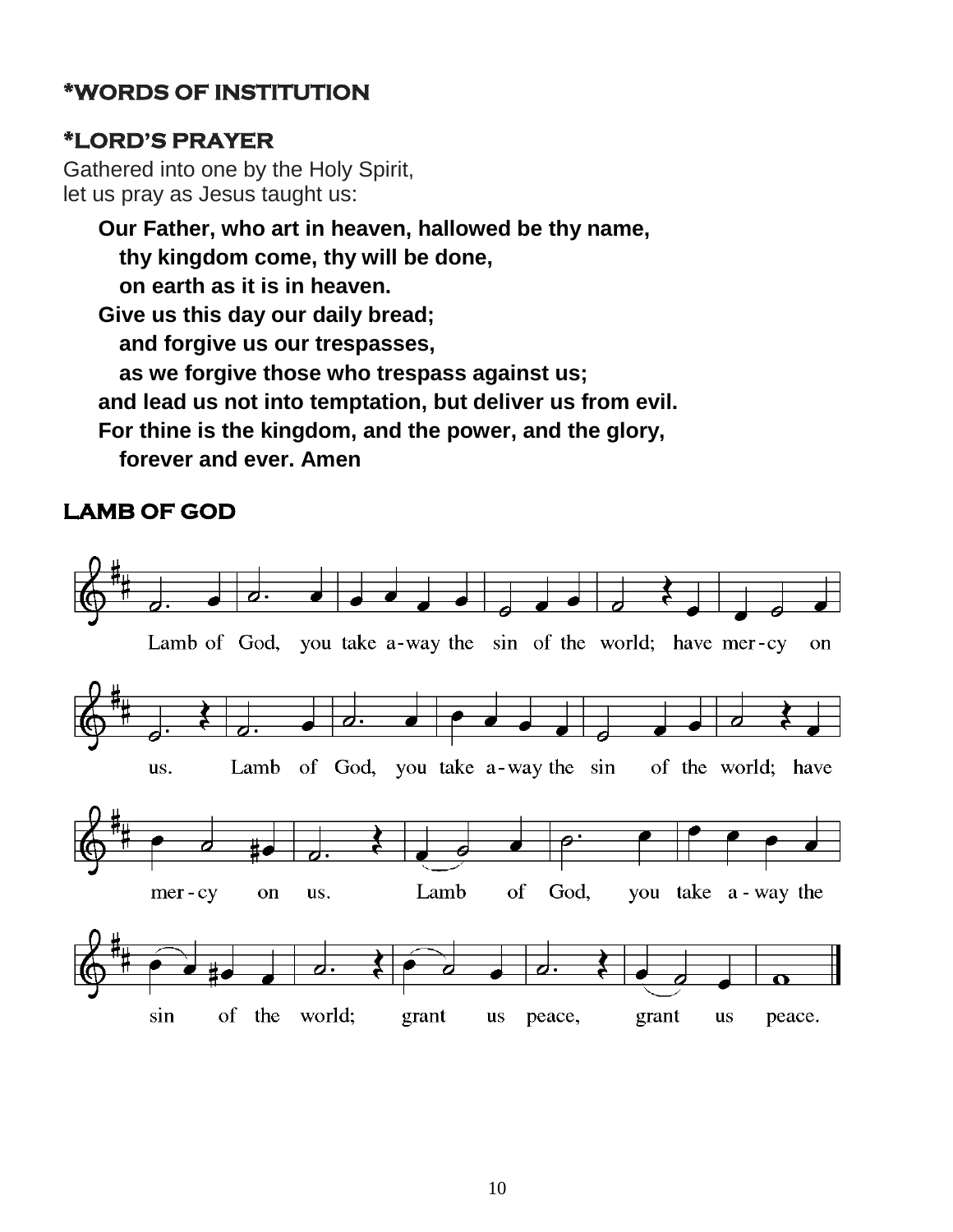### **HOLY COMMUNION**

### **COMMUNION SONG**

"Alleluia! Sing to Jesus" extending the Second ELW # 392 Text: William C. Dix, 1837-1898, alt. Public Domain *1*

**Alleluia! Sing to Jesus; his the scepter, his the throne; Alleluia! his the triumph, his the victory alone.**

**Hark! The songs of peaceful Zion thunder like a mighty flood: "Jesus out of ev'ry nation has redeemed us by his blood."** *2* **Alleluia! Not as orphans are we left in sorrow now; Alleluia! he is near us;**

**faith believes, nor questions how.**

**Though the cloud from sight received him when the forty days were o'er, shall our hearts forget his promise: "I am with you evermore"?** *3* **Alleluia! Bread of heaven, here on earth our food, our stay; Alleluia! here the sinful**

**flee to you from day to day.**

**Intercessor, friend of sinners, earth's redeemer, hear our plea where the songs of all the sinless sweep across the crystal sea.**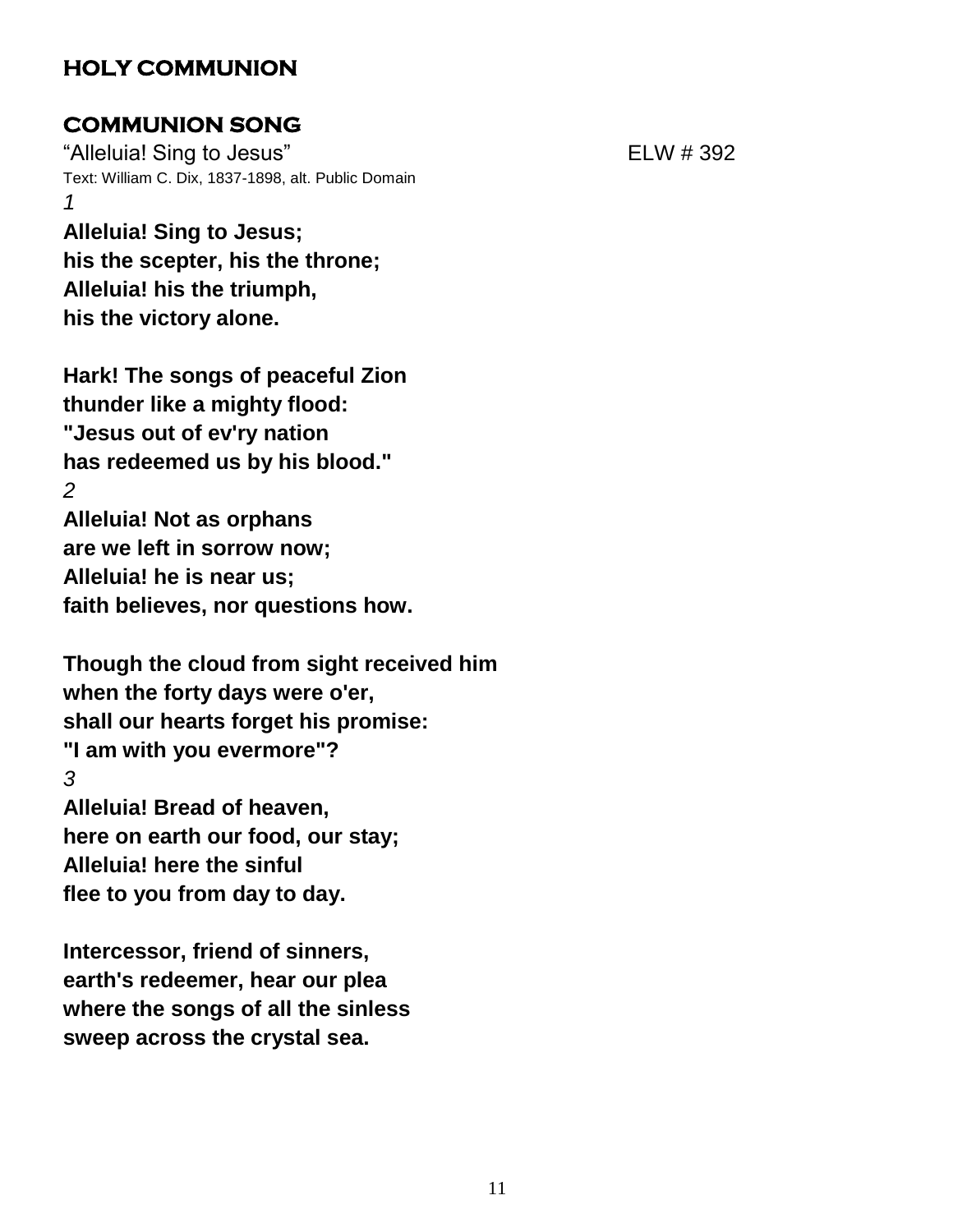*4*

**Alleluia! King eternal, Lord omnipotent we own; Alleluia! born of Mary, earth your footstool, heav'n your throne.**

**As within the veil you entered, robed in flesh, our great high priest, here on earth both priest and victim in the eucharistic feast.** *5* **Alleluia! Sing to Jesus; his the scepter, his the throne; Alleluia! his the triumph, his the victory alone.**

**Hark! The songs of peaceful Zion thunder like a mighty flood: "Jesus out of ev'ry nation has redeemed us by his blood."**

# *\****COMMUNION BLESSING**

The body and blood of our Lord Jesus Christ strengthen you and keep you in His grace.

**Amen.**

# *\****SENDING PRAYER**

# *\****BENEDICTION**

The Lord bless you and keep you. The Lord make His face shine on you and be gracious to you. The Lord look upon you with favor and give you peace. In the name of the Father,  $\pm$  the Son, and the Holy Spirit. **Amen.**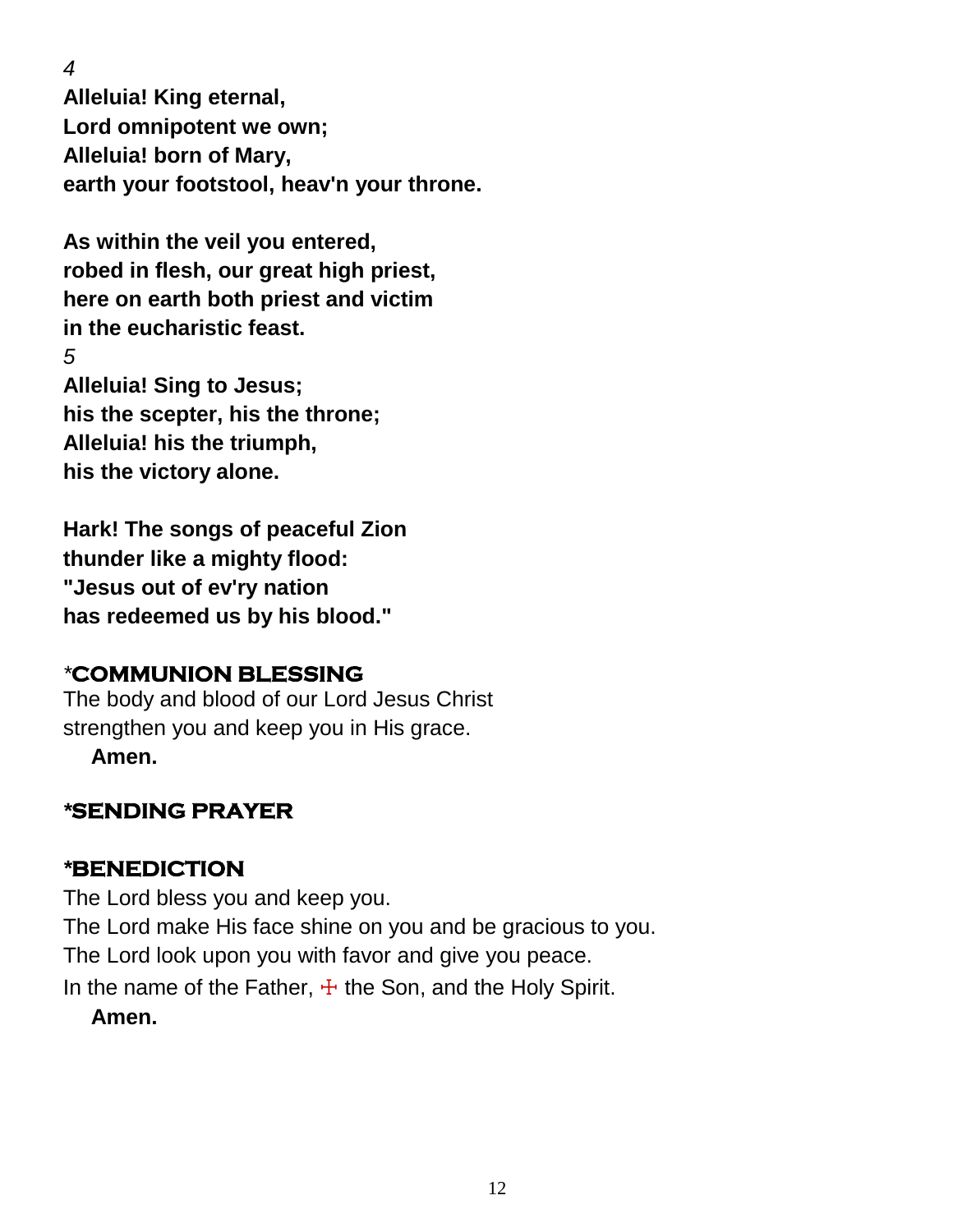# **\*SENDING HYMN**

"We All Are One in Mission ELW # 576 Text: Rusty Edwards, © 1986 Hope Publishing Company, Carol Stream, IL 60188. All rights reserved. Used by permission. One License #A-701897 *1*

**We all are one in mission; we all are one in call, our varied gifts united by Christ, the Lord of all.**

**A single great commission compels us from above to plan and work together that all may know Christ's love.** *2*

**We all are called to service, to witness in God's name. Our ministries are diff'rent; our purpose is the same:**

**to touch the lives of others with God's surprising grace, so ev'ry folk and nation may feel God's warm embrace.** *3* **Now let us be united, and let our song be heard. Now let us be a vessel for God's redeeming Word.**

**We all are one in mission; we all are one in call, our varied gifts united by Christ, the Lord of all.**